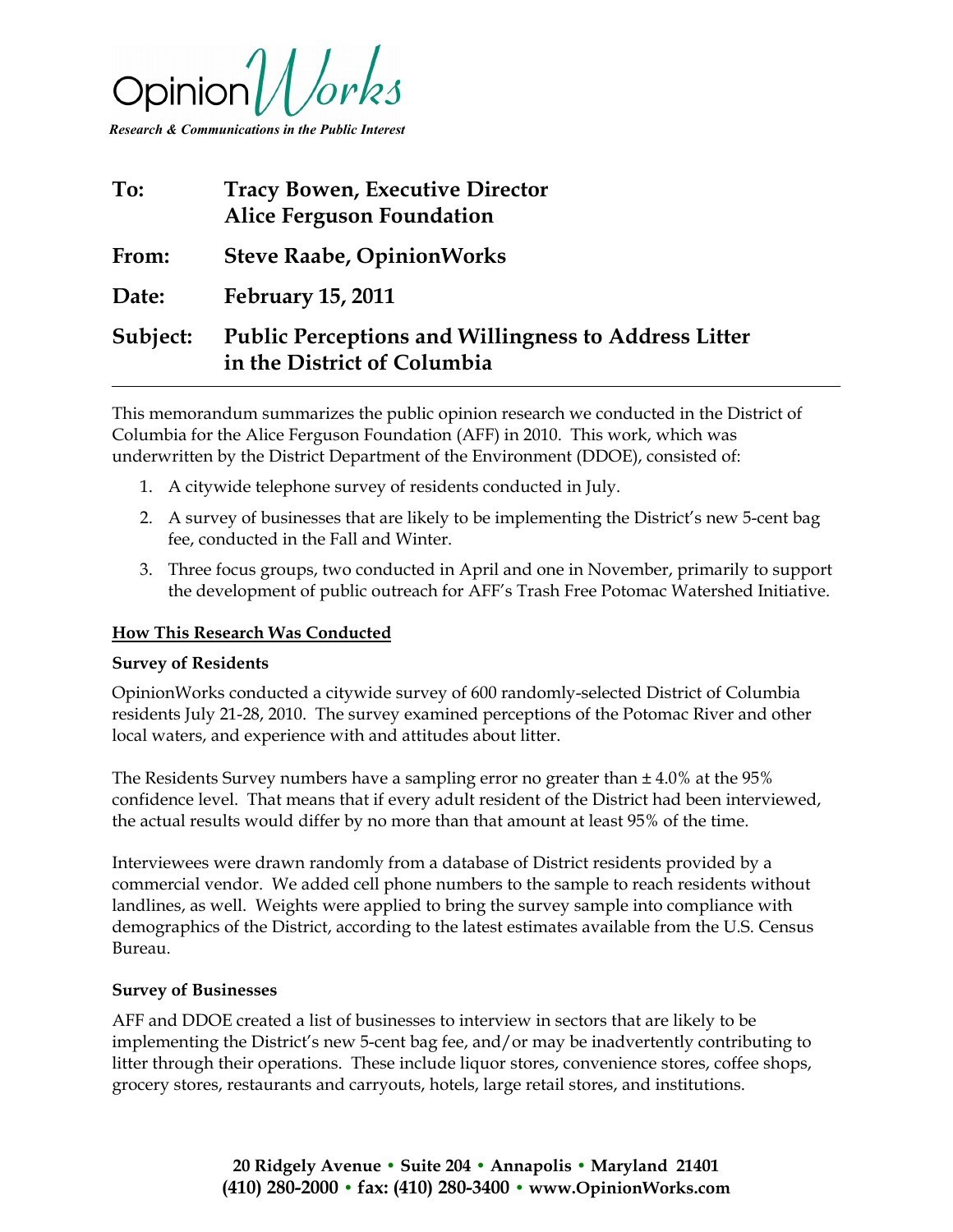### Public Perceptions and Willingness to Address Litter in the District of Columbia February 15, 2011 Page 2

A letter from AFF was sent to the owner or manager of each of these businesses, and we followed with a telephone call seeking an interview. A total of 51 businesses were interviewed by telephone or on foot between September 2010 and January 2011.

The survey addressed businesses' experience implementing the bag fee, their own dealings with litter and trash, attitudes about several public policy proposals, and willingness to be engaged in the Trash Free Initiative.

# Focus Groups

A focus group is a roundtable discussion of up to 12 people, facilitated by our professional moderator, to allow for an in-depth discussion of attitudes and perceptions. The goal is not to accurately represent the opinions of people all across the City, as is the goal of a telephone survey. Rather, the goal is to explore deep-seated feelings, to allow respondents to speak at length, and to understand the "why" behind their impressions.

A focus group is an excellent way to seek reactions to advertising concepts and messages, as a step towards refining those before money is invested communicating broadly with the public. For this project, that was exactly the purpose of the D.C. focus groups, to help design public outreach messaging for AFF's anti-litter campaign to reach D.C. residents.

We recruited residents to participate in these focus groups who admitted to littering a range of commodities from cigarette butts to wrappers, bottles, cans, cups, and even boxes or bags of trash. They had to admit recent littering in at least two of these categories to be admitted to the focus groups. Respondents were recruited through posters, word of mouth, and through an online ad.

Two focus groups were held on April 20, 2010 in a church in the Deanwood neighborhood of Northeast D.C. This neighborhood was chosen because you had designated the Nash Run subwatershed, which includes Deanwood, as a focus area for public outreach. On November 29, we held a third focus group at the Frank Reeves Municipal Center at 14th and U Streets, N.W., drawing participants from across the City.

Following is a summary of our research findings.

# Current Perceptions of Residents: How Clean are Neighborhoods and the Waters?

As a starting point, we asked residents for their perceptions of how "clean and free of trash" their own neighborhood was, and followed that with an assessment of the two major rivers and Rock Creek. We asked them to offer those assessments on the classic A through F scale that is used in school. These grades are summarized in the table on the next page.

Sixty percent (60%) of residents graded their own neighborhood an A or B, while 40% offered a grade of C or lower. Across the city, the average grade for neighborhoods is B-Minus, or 2.63 on the traditional 4-point scale. There are large variations in the neighborhood grades based on where one lives (Wards 3 and 4 giving themselves the highest grades and Wards 5 through 8 the lowest).

Research & Communications in the Public Interest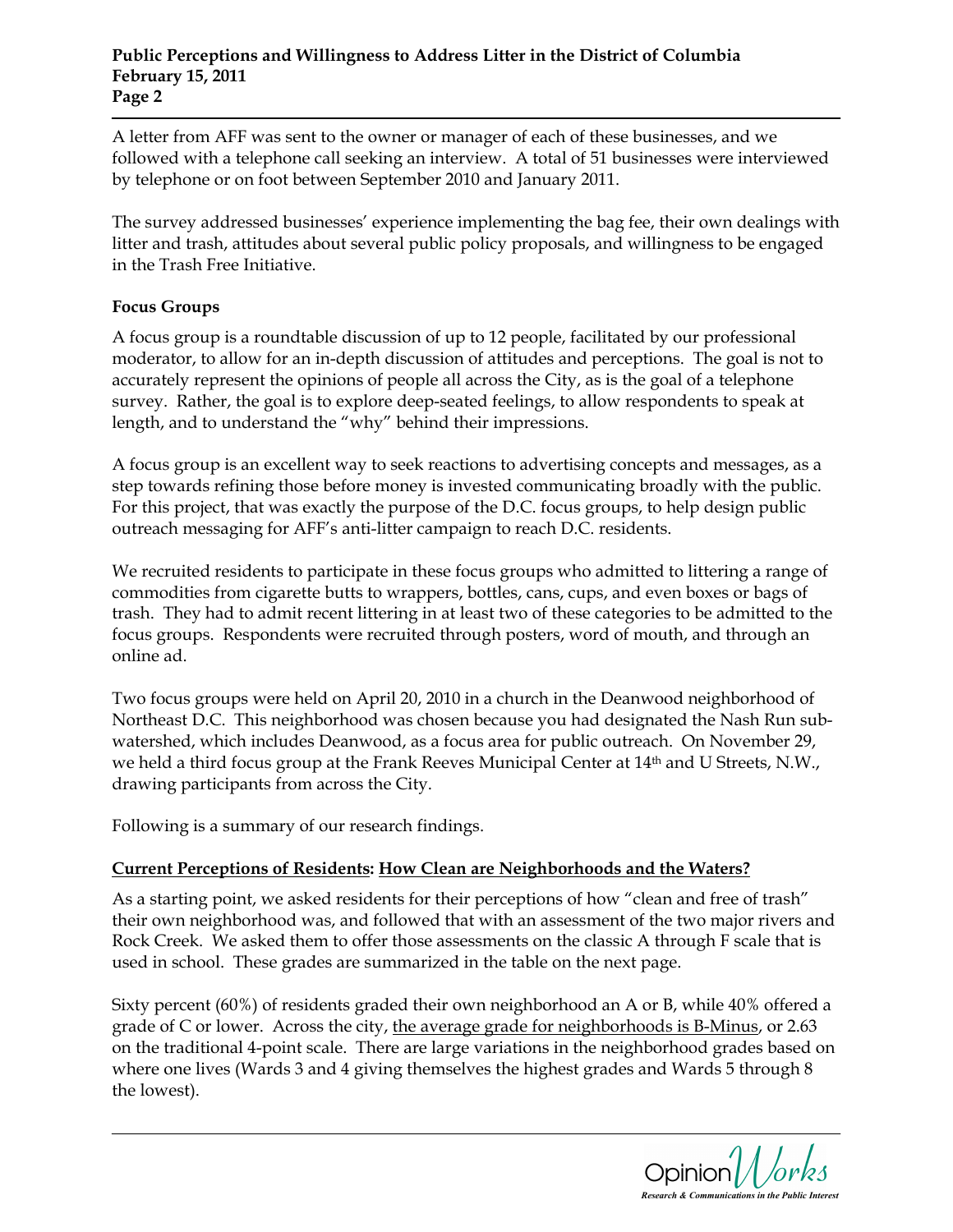For the rivers:

- The Potomac earns a grade of C-Minus (1.86 average), with 24% offering the Potomac an A or B, and 62% grading it C or lower.
- The Anacostia earns a grade of D-Plus (1.23 average), with 11% giving it an A or B, and 74% grading it C or lower. One-quarter of District residents (26%) give the Anacostia a failing grade.
- The Rock Creek is somewhat better regarded but still lacks public confidence, falling mid-way between B and C (2.51 average).

|                   | Α<br>(4) | B<br>(3) | C.<br>(2) | D<br>(1) | Fail<br>(0) | <b>Not</b><br>sure | <b>Average</b> | <b>Grade</b> |
|-------------------|----------|----------|-----------|----------|-------------|--------------------|----------------|--------------|
| Your Neighborhood | 21%      | 39%      | 28%       | 6%       | 6%          | $1\%$              | 2.63           | $B -$        |
| Potomac River     | 2%       | 22%      | 35%       | 15%      | 12%         | 13%                | 1.86           | $C -$        |
| Anacostia River   | 1%       | 10%      | 23%       | 25%      | 26%         | 15%                | 1.23           | $D +$        |
| <b>Rock Creek</b> | 13%      | 33%      | 21%       | 9%       | 5%          | 20%                | 2.51           | $B - / C +$  |

#### Grading Neighborhoods and the Local Waters Survey of Residents

"Students are often given the grades of A, B, C, D, or Fail. If I were to ask you to grade how clean and free of trash the streets, sidewalks, alleys, and parks in your own neighborhood are on an A to F scale where 'A' is best and 'F' is worst, what grade would you give?"

"Please grade how clean and free of trash the following local creeks and rivers are on an A to F scale where 'A' is best and 'F' is worst." (Read and randomize.)

Only 18% of District residents believe the fish that come out of local waters are safe to eat, and only 8% believes local creeks and rivers are clean enough for swimming.

But there is strong public will to do something about that. Roughly two-thirds of residents said it is "very important" that someday local waters will be clean enough for fishing or swimming.

| m<br><b>Survey of Residents</b> |                            |                                  |  |  |  |
|---------------------------------|----------------------------|----------------------------------|--|--|--|
|                                 | <b>Fish Safe to</b><br>Eat | <b>Can Safely</b><br><b>Swim</b> |  |  |  |
| Very important                  | 71%                        | 63%                              |  |  |  |
| Important                       | 18%                        | 22%                              |  |  |  |
| <b>Total Important</b>          | 89%                        | 85%                              |  |  |  |
| Only a little important         | 7%                         | 9%                               |  |  |  |
| Not important                   | 3%                         | 6%                               |  |  |  |
| Not sure                        | 2%                         | $*9/6$                           |  |  |  |

# Importance of Cleaning up Local Waters

"How important is it to you that someday the local waters be clean enough that any fish you catch are safe to eat?"

"How important is it to you that someday the local rivers and creeks be clean enough that people can safely swim in them?"

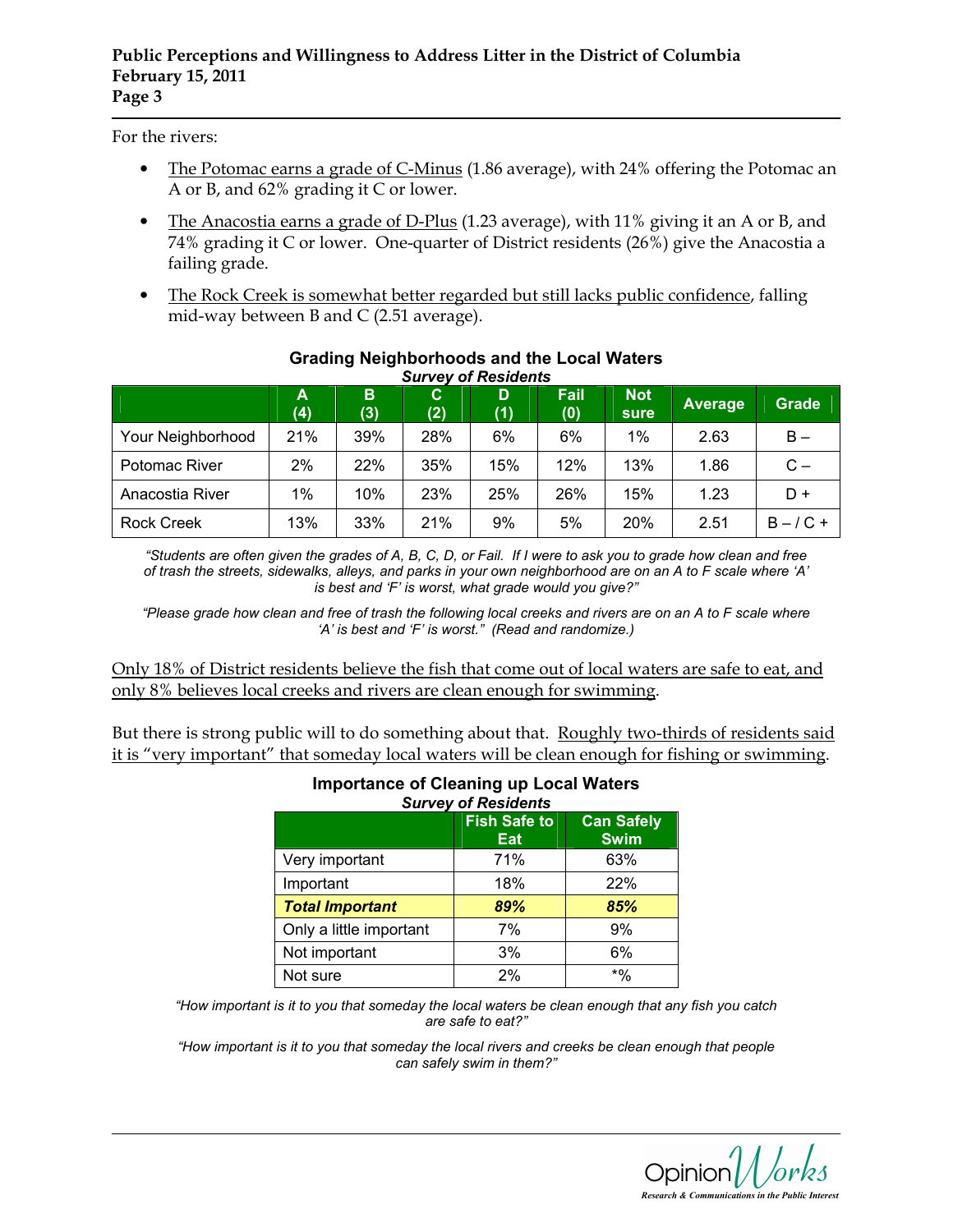## Experience with Littering and Trash

### Residents' Experience with Littering

Littering is a widespread problem in the District. Many people engage in this behavior, and many others observe it and are bothered by it.

- Two-thirds of residents (68%) said they see someone tossing litter on the ground or in the water often or sometimes. One in five residents (21%) said they see it often.
- Seventy percent (70%) of residents said seeing litter on the ground or in the water bothers them "a lot."
- Nearly all residents (94%) believe that littering contributes to "filth and bacteria" and two-thirds of residents (67%) "would worry about that."
- Similarly, 83% think littering plastics could put toxins in the soil and water, and 67% would worry about that.
- While 85% know littering is against the law, only 7% think there is a "good chance" a litterer will get caught.

In terms of their own behavior, a substantial number of residents are willing to admit to littering. Though the social stigma attached to littering may cause some people to under-report their own behavior, we know from several years of interviewing litterers that most people engaging in this behavior are ready to admit it without stigma. For those who are embarrassed, our questionnaire is designed to be confidential and to walk people up the scale from perhaps more benign actions to more significant ones so they feel safe telling us the truth.

The table below summarizes what residents reported to us about their own littering behavior. Between 12% and 40% of residents litter depending on what is included in the definition.

|                                                                    | <b>Yes</b> |
|--------------------------------------------------------------------|------------|
| Partially-eaten food                                               | 20%        |
| Cigarette butt                                                     | 12%        |
| Chewing gum                                                        | 14%        |
| Wrapper                                                            | 9%         |
| Bottle or can                                                      | 5%         |
| Cup                                                                | 3%         |
| Box or bag of trash                                                | 1%         |
| Litters at least one item on this list                             | 40%        |
| Litters at least one item, excluding food                          | 28%        |
| Litters at least one, excluding food, chewing gum, cigarette butts |            |

# Self-Reported Littering Behavior by D.C. Residents

"Probably everybody drops things on the ground or tosses them from a car window from time to time because they are not near a trash can. I'd like to ask you whether you have ever dropped, tossed, or dumped any of these things over the past couple of years or so."

Opinion $\overline{1}$ Research & Communications in the Public Interest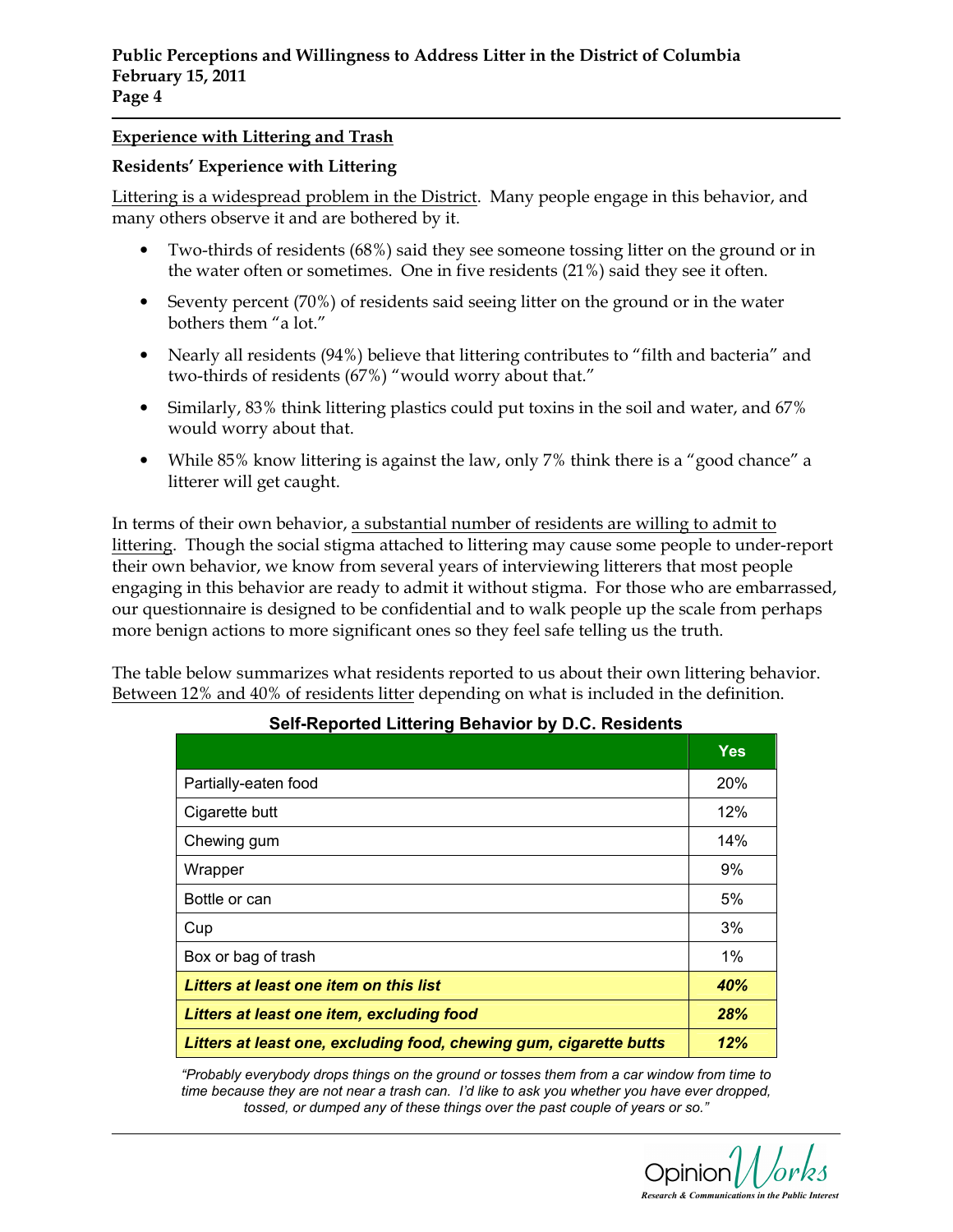## Businesses' Experience with Litter and Trash

Forty percent (40%) of the businesses we interviewed said there is unwanted litter and trash around their property. Of those:

- One-half (52%) said unwanted litter and trash is a problem.
- Nearly one-half (46%) said they or their employees see people tossing litter near their property often or sometimes.
- Nearly six in ten (58%) have to expend personnel and/or financial resources cleaning up trash and litter around their property.

Asked what the City should be doing to help businesses deal with the litter problem, most want more street and sidewalk sweeping, some ask for better enforcement of anti-littering laws, and several mention the new bag fee specifically as a step in the right direction.

While one-third of the businesses we interviewed produce food waste, only 4% of them said they are composting. Only 7% felt they had access to composting. Three-quarters (77%) of the businesses said they are recycling, however.

| iye ol masto i roduccu by Bushicssos |     |  |  |  |
|--------------------------------------|-----|--|--|--|
| Cardboard                            | 65% |  |  |  |
| Food waste                           | 35% |  |  |  |
| Bottles/Cans                         | 32% |  |  |  |
| Paper                                | 32% |  |  |  |
| Plastic                              | 30% |  |  |  |
| <b>Bags</b>                          | 5%  |  |  |  |
| Other                                | 8%  |  |  |  |

## Type of Waste Produced by Businesses

"What type of waste does your {business/organization} produce?"

When AFF's public outreach initiative was briefly described to the business owners and managers, almost half (45%) could see their own business getting involved in some way. Another one-quarter said it was a corporate, not their own decision – meaning the business might get involved pending corporate approval. Specifically:

- Nearly two-thirds (63%) of the businesses we interviewed said they would be willing to educate customers by posting flyers, posters, or decals.
- A majority (55%) would encourage employees to participate in campaign events and clean-ups.
- Four in ten (41%) would be willing to give input on public policy ideas.
- And a healthy one-quarter (24%) of the businesses would be willing to "sponsor the campaign monetarily to help give it more reach."

Opinion $\mathcal{W}$ orks Research & Communications in the Public Interest